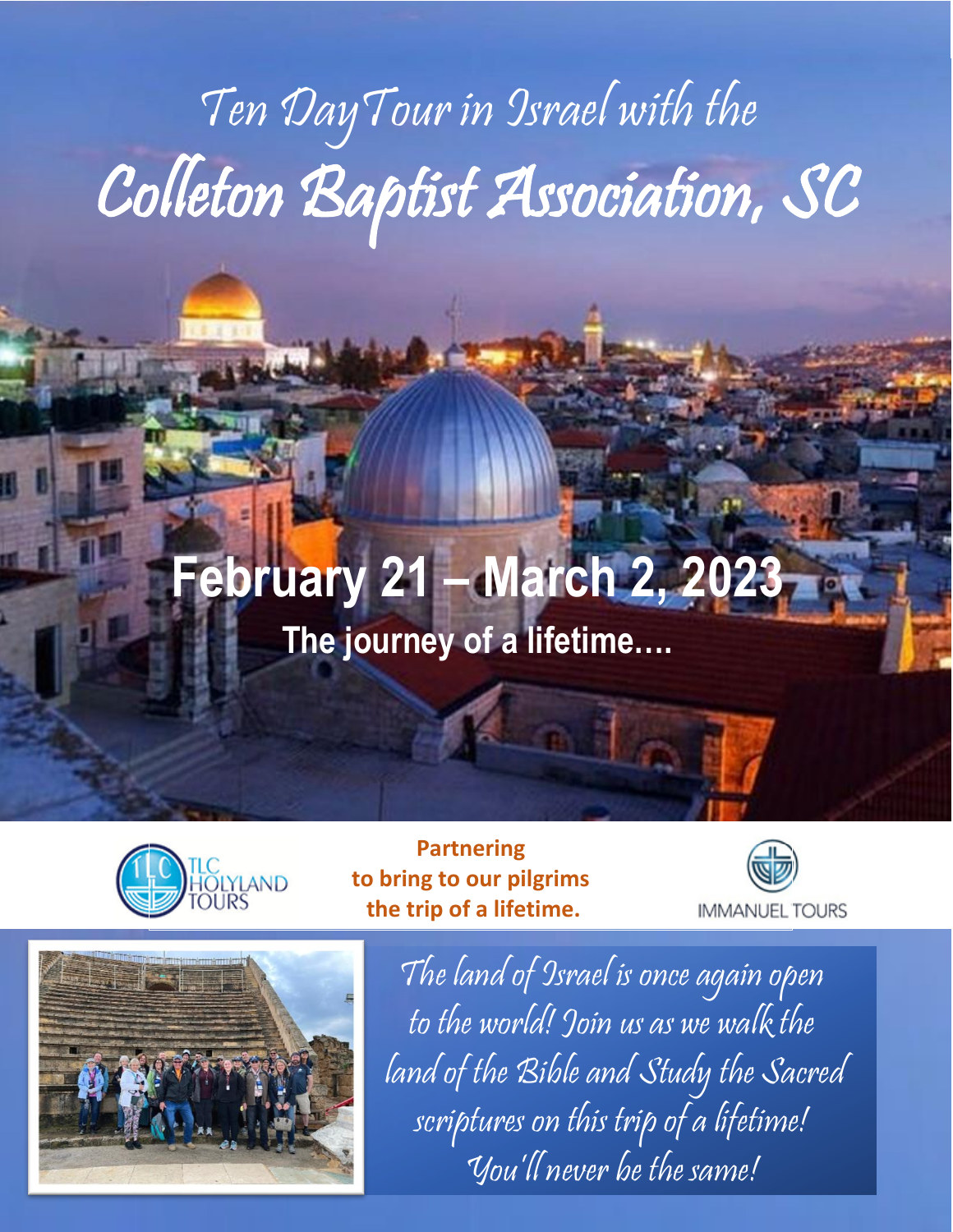# . **February 21, March 2, 2023 10 Day Israel Tour**

# **Base Price \$3,399\***

\*Per person, two people sharing a double room. Does not include trip tips of \$250, or estimated Airport Departure Tax/Fuel Surcharges of \$701 both billed before departure.

**To room alone add Single Supplement of \$700** Round trip air on Delta Airlines to TLV from Charleston (CHT) SC through JFK

### TOTAL PACKAGE: **\$4,350**

#### **\*PRICE INCLUDES**

**7 Nights Accommodations** *or similar, on HB \*\*HB is half-board: Israeli buffet breakfast and dinner.*

**1 night Resort Hotel,** Hadera Beach **3 nights Nof Ginosar, or Ein Gev,** Sea of Galilee **3 Nights Dan Jerusalem,** Jerusalem

- Price per person sharing a twin-bedded room
- Meet and assist on arrival and departure at Ben Gurion **Airport**
- Eight (8) days touring in a modern, deluxe air conditioned coach
- English Speaking Government-licensed tour guide
- Half Board (HB); breakfast and dinners at hotels
- Other meals included: St. Peter's Fish Lunch, Farewell dinner.
- All tours, transfers and sightseeing as per itinerary
- Entrance fees as per itinerary
- Porterage at airport and hotels (one suitcase person)

## **\*PRICE DOES NOT INCLUDE**

11 1.1

- Items of personal nature (ex.: laundry, drinks, etc.).
- Beverage during meals
- Trip tips as indicated, per person
- Trip Tips for personal services received
- Estimated Airport Departure Tax/Fuel Surcharge
- **Passport or Trip Insurance cost**
- Covid-related costs

**Before departure** receive a Complimentary TLC Travel Package: Journal and pen, Luggage Tags, Lanyard.

**Upon landing in TLV** receive a sturdy canvas backpack, map, and hat. At Farewell Dinner, receive a personalized Pilgrim's certificate, and gift.





#### **Important Information**

- **TLC Holyland Tours reserves the right to change the order of sites seen based on flight schedules or conditions on the ground**
- **\$500 Deposit required with Registration**
- **\$175 non-refundable for any reason (see Terms and Conditions for cancellation penalty phases)**
- **Trip Insurance Confirmation and Balance due by Nov.10, 2022.**
- **Additional Documents required by Nov. 3, 2022: Emergency Medical Information Sheet PASSPORT Medical Insurance Card front & back copies**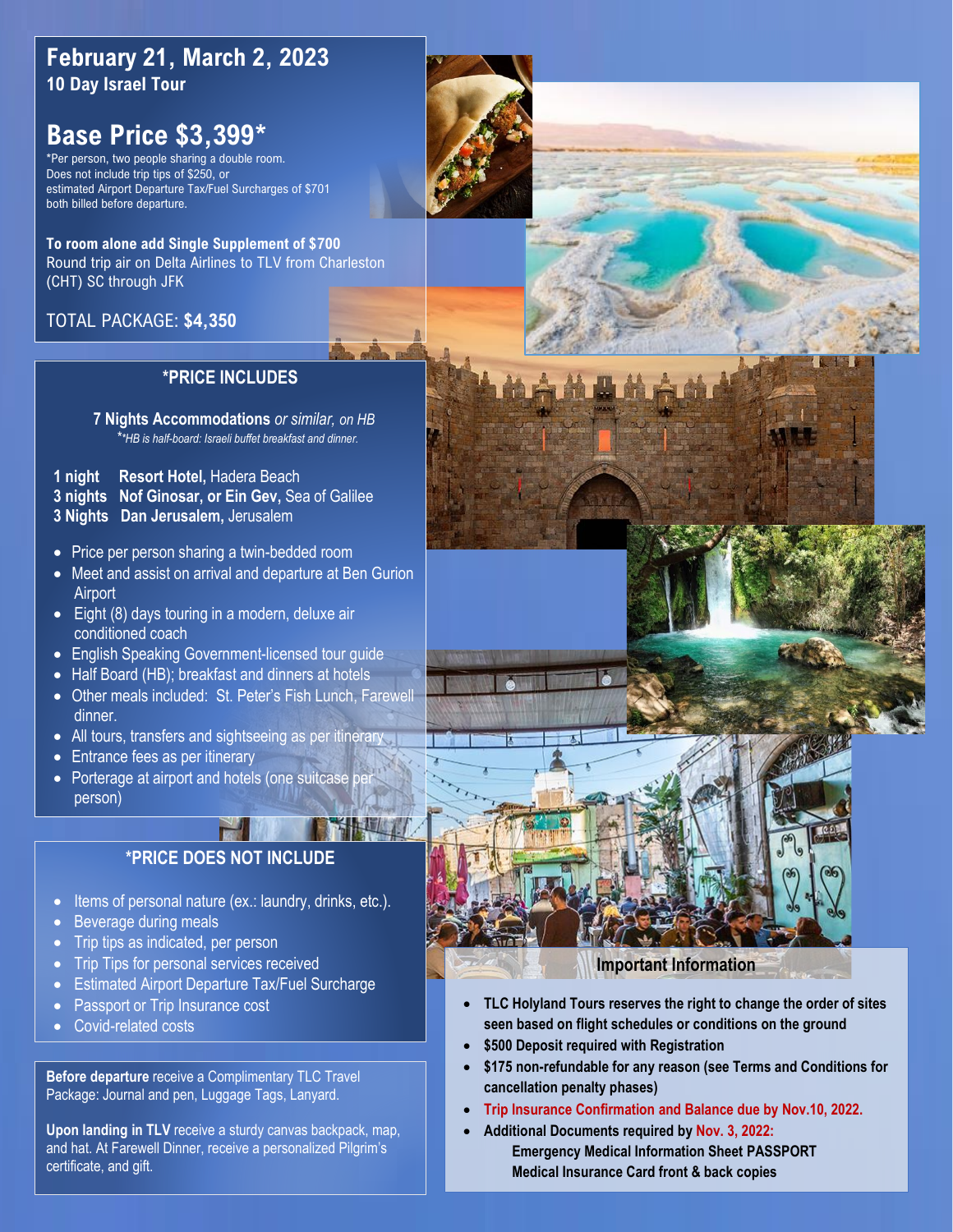

**Day 1 – Tuesday Depart USA on Delta Airlines from Charleston, SC**

#### **Day 2 – Wednesday**

**Arrive in Israel | Drive to your hotel on the Mediterranean Sea** You will be met by a representative at the airport, escorted through the process then provided transfer to the hotel on the Mediterranean Sea.

#### **Day 3 – Thursday**

#### **Caesarea Maritima | Mt. Carmel | Jezreel Valley | Megiddo | Nazareth | Arrive on the Sea of Galilee**

The day begins with a drive up the coast to the ancient port city of Caesarea Maritime where the ancient harbor, hippodrome and great theatre stand. The events of Acts 12 took place there. Close by you will see the aqueducts built by Herod the Great. From the heights of Mt. Carmel where Elijah slew the prophets of Baal view the Valley of Armageddon, then on to Megiddo, Solomon's ancient chariot city. Cross the Jezreel Valley, climb through the lower Galilean Mountains to Nazareth, the childhood home of Jesus. Your beautiful hotel overlooks the Sea of Galilee where you will have dinner and overnight.

#### **Day 4 – Friday**

#### **Sea of Galilee | Boat ride and time of worship | Jesus Boat | Mount of Beatitudes | Tabgha | Capernaum | Magdala** if time permits **| Fish Lunch by the Sea | Baptism in the Jordan River**

You will wake to a breath-taking sunrise on the Sea of Galilee then enjoy a boat ride and time of worship on the Sea of Galilee sailing to Nof Ginosar in a replica of an ancient boat. The authentic 2,000-year-old boat dates to the time of Christ. Following the steps of Jesus through the Galilee region as you visit the Mt. of Beatitudes, ancient Capernaum, Tabgha and the ancient fisherman's landing called the "Primacy of Peter." Lunch by the Sea of Galilee allows you the opportunity to eat "St. Peter's fish," tilapia, caught fresh out of the Sea. You complete the day with the opportunity for baptism in the Jordan River. Returning to your hotel you have dinner and can enjoy the beautiful sparkling city lights at nightfall on the opposite shore.

#### **Day 5 – Saturday**

#### **Chorazin | Tel Dan Nature Reserve| Bental | Caesarea Philippi | Northern Golan Heights**

The beautiful northern mountains of Israel await you today. At Tel Dan, see the city gate from the time of Abraham and an altar from the days of Israel's divided kingdom. Walk through the incredible nature reserve where you see the beginnings of the Dan River, crystal clear and pure which joins with other streams to form the Jordan River. A gorgeous waterfall at the headwaters of the Jordan River cascade into a beautiful mountain stream. Next is the site of the Apostle Peter's confession of Christ at Caesarea Philippi where you see the second source of the Jordan River at Banias. The explanation of Israel's incredible history from 1948 until the present will astound you as you stand on the heights of the extant volcano peak. You will see the Golan Heights spanning from the Northern border to the Sea

of Galilee and learn the strategic importance of this region for the nation of Israel. Afterwards you will retire to your hotel on the Sea of Galilee for a final evening

#### **Day 6 – Sunday**

#### **Beit She'an | Masada | Ein Gedi | Qumran | Wadi Qelt | Jerusalem | Mt. of Olives**

This morning you leave the beautiful Sea of Galilee and follow alongside the Gilboa mountain range. You will make a quick stop to view the ruins of one of the ten cities of the Decapolis. While not mentioned in the New Testament, it is an Old Testament city and the best preserved Roman city from that period in Israel today. Traveling down the Jordan Valley, after passing by the Plains of ancient Jericho, the day will be spent in the desert viewing Masada, Ein Gedi, and Qumran next to the Dead Sea, the lowest spot on earth. The stories of what transpired at all three sites are spell binding; ancient caves, Ibex, strongholds, a hidden oasis – the significance of all is remarkable! After this incredible afternoon you will make a stop at Wadi Qelt before beginning the climb along the ancient path the pilgrims followed ascending to Jerusalem After a quick stop on the Mount of Olives, you will retire to your hotel in Jerusalem for dinner and overnight.

#### **Days 7, 8 and 9 - Monday, Tuesday, Wednesday will be spent in and around JERUSALEM!**

These final days are spent in and around Jerusalem, the ancient capital Once you arrive in Jerusalem, before disembarking each afternoon, you will hear the next day's itinerary. Listed below are just some of the sights you will experience.

Street Market Mut. Zion Rabbinical Tunnel Southern Steps Mt. of Olives Yad Vashem Israel Museum Jewish Quarter Roman Cardo

Shepherd's Fields Jaffa Gate Garden of Gethsemane Gordon's Calvary Mt. Scopus St. Stephen's Gate Robinson's Arch Knesset Place of the Pavement Damascus Gate Kidron Valley Valley of Gehenna Tomb of Absalom David's City Palm Sunday Road<br>Arab Quarter Tion's Gate Pools of Bethesda Arab Quarter Zion's Gate Pools of Bethesda Dome of the Rock Garden Tomb Tomb of Zechariah Western Wall **Temple Mount** House of Caiaphas

#### *and Much, Much MORE!*

#### **Day 10 – Thursday**

**Arrive in the USA,** you will have memories that will last a lifetime and hopefully, will make plans to bring others back with you to experience together the place God loves like no other, the land of Israel. Blessed traveling from all of us at TLC Holyland Tours. Thank you for the privilege of helping you make this life-changing journey.